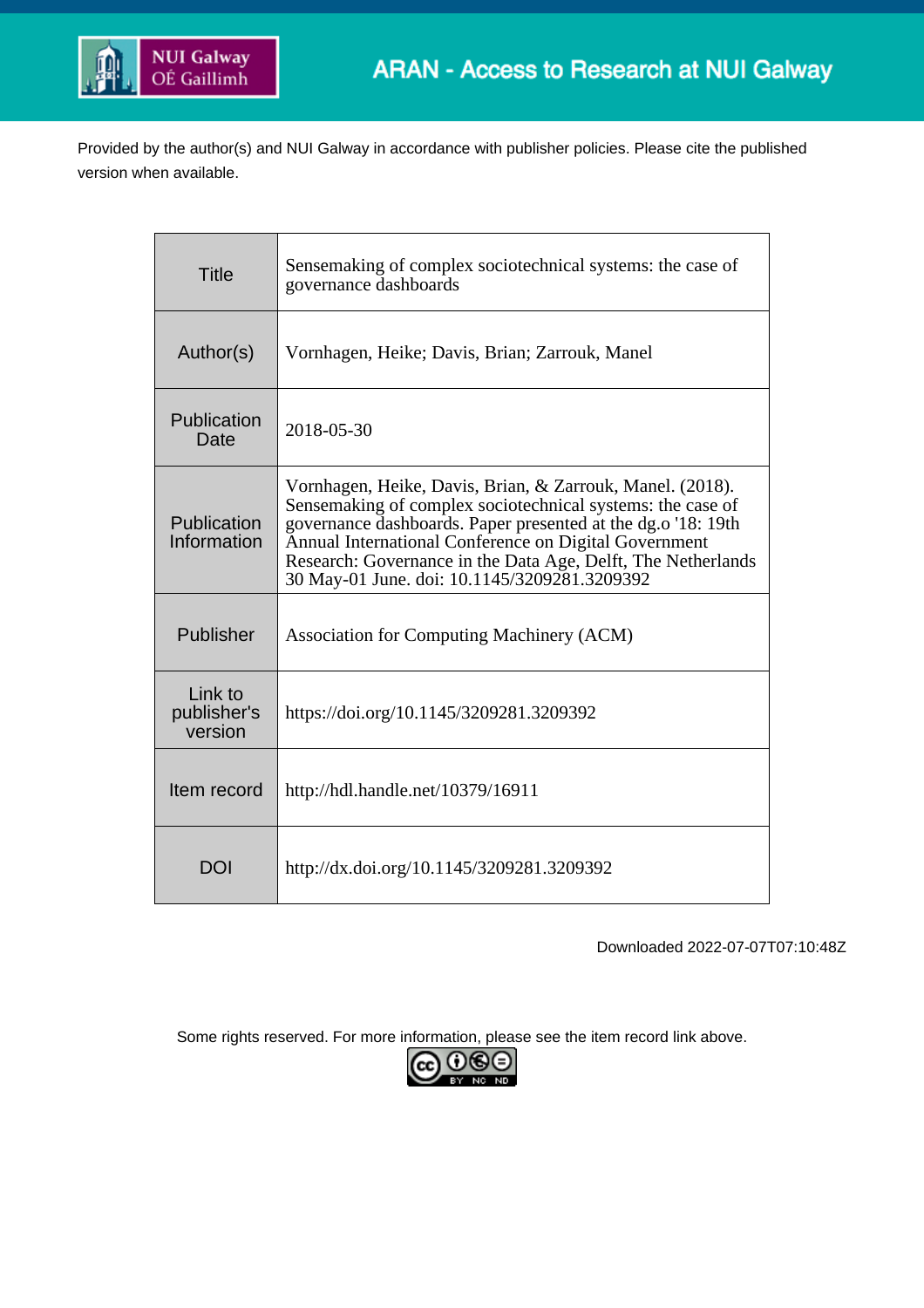# Sensemaking of Complex Sociotechnical Systems

- the case of governance dashboards -

Heike Vornhagen Data Science Institute Galway, Ireland heike.vornhagen@insight-centre.org

Brian Davis NUI Maynooth Maynooth, Ireland brian.davis@mu.ie

Manel Zarrouk Data Science Institute Galway, Ireland manel.zarrouk@insight-centre.org

#### ABSTRACT

This research project is concerned with developing a suitable visualization model to depict a complex socio-technical system such as a city. It focuses on governance dashboards as the main starting point as these aim to depict many aspects of a city and, it is argued, already reflect and shape a city in its totality. Governance dashboards however pose a number of challenges and may not be the most suitable visualisation for representing a city. It is proposed to create a visualisation model that would fully capture a city in its complexity whilst being cognisant of allowing users to engage with detail.

## CCS CONCEPTS

• Human-centered computing  $\rightarrow$  Visualization theory, concepts and paradigms;• Applied computing→E-government; Multi-criterion optimization and decision-making;

## KEYWORDS

Systems Thinking, Visualization

#### ACM Reference Format:

Heike Vornhagen, Brian Davis, and Manel Zarrouk. 2018. Sensemaking of Complex Sociotechnical Systems: - the case of governance dashboards -. In dg.o '18: dg.o 2018: Proceedings of the 19th Annual International Conference on Digital Government Research, May 30-June 1, 2018, Delft, Netherlands, Anneke Zuiderwijk and Charles C. Hinnant (Eds.). ACM, New York, NY, USA, Article 4, [2](#page-2-0) pages.<https://doi.org/10.1145/3209281.3209392>

## 1 INTRODUCTION

Complex socio-technical systems are defined by an expansive and interdependent web of technology and social interaction and give rise to a number of complex challenges such as policy resistance, unclear / loose disciplinary boundaries and the difficulty to envisage the long-term effects of what seems to be simple decisions. Humans' difficulty in comprehending complex systems has lead to unanticipated consequences such as road building programs that have increased rather than decreased traffic, flood prevention projects that have made flooding worse and negative effects of pesticides on bird populations [\[10\]](#page-2-1). Data Visualisation, with its aim to facilitate understanding [\[2\]](#page-2-2), may be a useful tool to make

dg.o '18, May 30-June 1, 2018, Delft, Netherlands

© 2018 Copyright held by the owner/author(s).

ACM ISBN 978-1-4503-6526-0/18/05.

<https://doi.org/10.1145/3209281.3209392>

complexity easier to understand. However, attempts to visualise complexity paradoxically do so by restraining the same complexity often within too narrow borders (see for example the London Situation Room, https://www.youtube.com/watch?v=6UPITLg9uzw, focusing on data from three providers). Cities are good examples of complex systems as the different spheres of city life (political, economic, social and technological as well as the wider environment) have complex relationships with each other which are constantly changing, with feedback loops both within and across spheres, and with actions having unknown longterm effects. Equally, within cities, challenges tend to be complex and not easily solved (traffic congestion not solved by building more roads). The focus of this research is to develop a visualisation model that would capture this interrelated complexity while being cognisant of specific detail of each domain.

#### 2 DASHBOARDS IN THE CONTEXT OF SMART CITIES

Most city visualisations focus on a specific area only. Governance dashboards however tend to amalgamate data from many different departments and different sources and are lauded as providing a "One-Stop Digital Shop for Digestible Data on Your City"<sup>[1](#page-1-0)</sup> by giving people access to information about a locality, thereby increasing their understanding of it. However, governance dashboards are problematic on three distinct levels.

- (1) Governance a gendas define which data is worth gathering, what cleaning and filtering should be undertaken to transform it into usable data fit for its stated purpose. Data in this context is never neutral but informed by the political framework [\[3\]](#page-2-3).
- (2) The heterogeneous nature of the data sources themselves bring challenges as they may be sourced from different city departments or external entities (such as social media, semistate bodies etc.).
- (3) Lastly, the audience of governance dashboards is extremely varied. Not only do dashboards users have different capabilities in relation to the technology employed, they also pursue different agendas and their sense-making will be as much informed by their individual background as it is by the type of visualisation employed.

With regard to the final point, [\[3\]](#page-2-3) argues that there is a broader concern regarding the use of city data. The author argues not every aspect of a city can be measured (and maybe should not be measured) and an over-reliance on data could lead to serious problems if

Permission to make digital or hard copies of part or all of this work for personal or classroom use is granted without fee provided that copies are not made or distributed for profit or commercial advantage and that copies bear this notice and the full citation on the first page. Copyrights for third-party components of this work must be honored. For all other uses, contact the owner/author(s).

<span id="page-1-0"></span><sup>&</sup>lt;sup>1</sup> "The One-Stop Digital Shop for Digestible Data on Your City". 4th April 2016. City-Lab, The Atlantic. https://www.citylab.com/life/2016/04/this-new-data-tool-bringscity-data-to-the-surface/476661/ accessed May 22nd 2017.